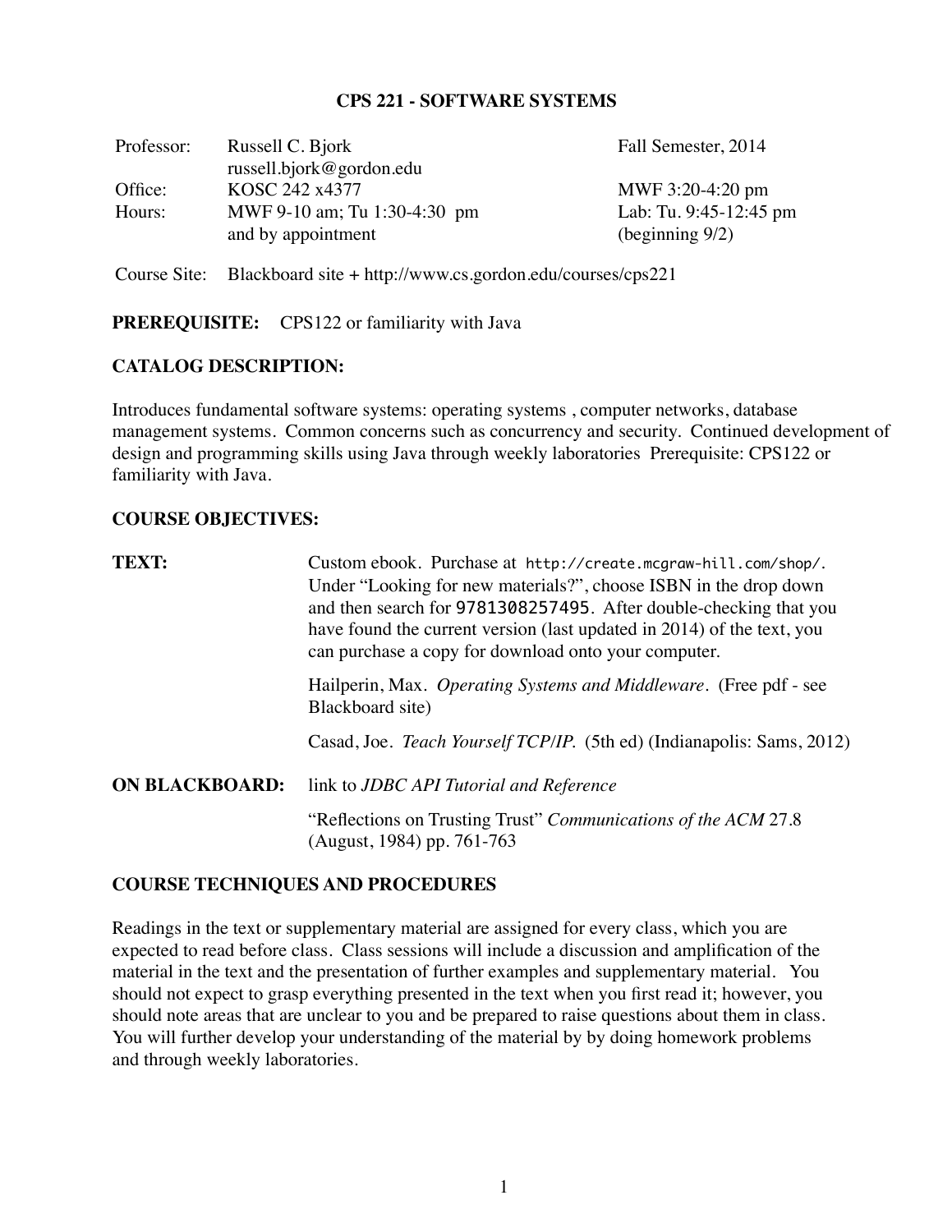# **COURSE REQUIREMENTS AND EVALUATION:**

- 1. You will be expected to do textbook/reserve material reading as assigned in the schedule below. (Reading assignments should be completed BEFORE the class hour in which the topic is discussed, as specified in the schedule below.) However, our classroom discussion will not rigidly follow the order of material in the text, nor will it be confined to material covered there.
- 2. Eleven homework sets will be distributed during the semester, and will be due as shown in the course schedule. Solutions to each set will be discussed in class on the due date and/or posted outside the professor's office door or on Blackboard after the set is turned in. Credit for homework sets will be awarded on the basis of the completeness and correctness of your solutions, with significant credit given for a reasonably complete attempt at solving each problem, even if the final answer is not correct. Homework will account for 30% of the final course grade. The tentative emphases of the various homework sets are as follows *(subject to change.)*

## **Set Emphases**

- 1 Operating System Functions and History
- 2 Threads and Scheduling
- 3 Critical Sections
- 4 Deadlock
- 5 Processes and Protection; Operating System Structure; Virtual Machines
- 6 Network Architecture
- 7 The Physical and Data Link and Network Layers
- 8 The Transport, and Application Layers; The Client-Server Model; Cloud Computing
- 9 Introduction to Database Management Systems; The Relational Data Model
- 10 Relational Database Design and Creation; ACID Transactions
- 11 Security; Encryption; Secure Programming

The following guidelines should be observed when doing these homework sets

- Homework sets will be due at the start of class on the date indicated. Late homework sets will **NOT** be accepted.
- Homework sets must be done on one side only of  $8-1/2 \times 11$  paper, and pages must be stapled in problem-number order. Problems must be numbered, and final answers (where appropriate) should be highlighted. (Homework sets not conforming to these standards will be returned ungraded.)
- You may work together with another student on homework, provided each of you works on each problem.
- 3. Weekly laboratories will focus on gaining practical experience with the material covered in the book and/or in lecture. Lab assignments will be posted on Blackboard ahead of time, and **must** be read over carefully **before** coming to lab. In some cases, you will be explicitly directed to study certain material in preparation for the lab. For most laboratories, there will be a writeup to turn in. There may also be a quiz given at the start of the lab hour (based on your reading of the lab assignment and any assigned pre-lab preparation) and/or a quiz based on the work done in lab given at the start of class on the due date. Labs will account for 30% of the final course grade).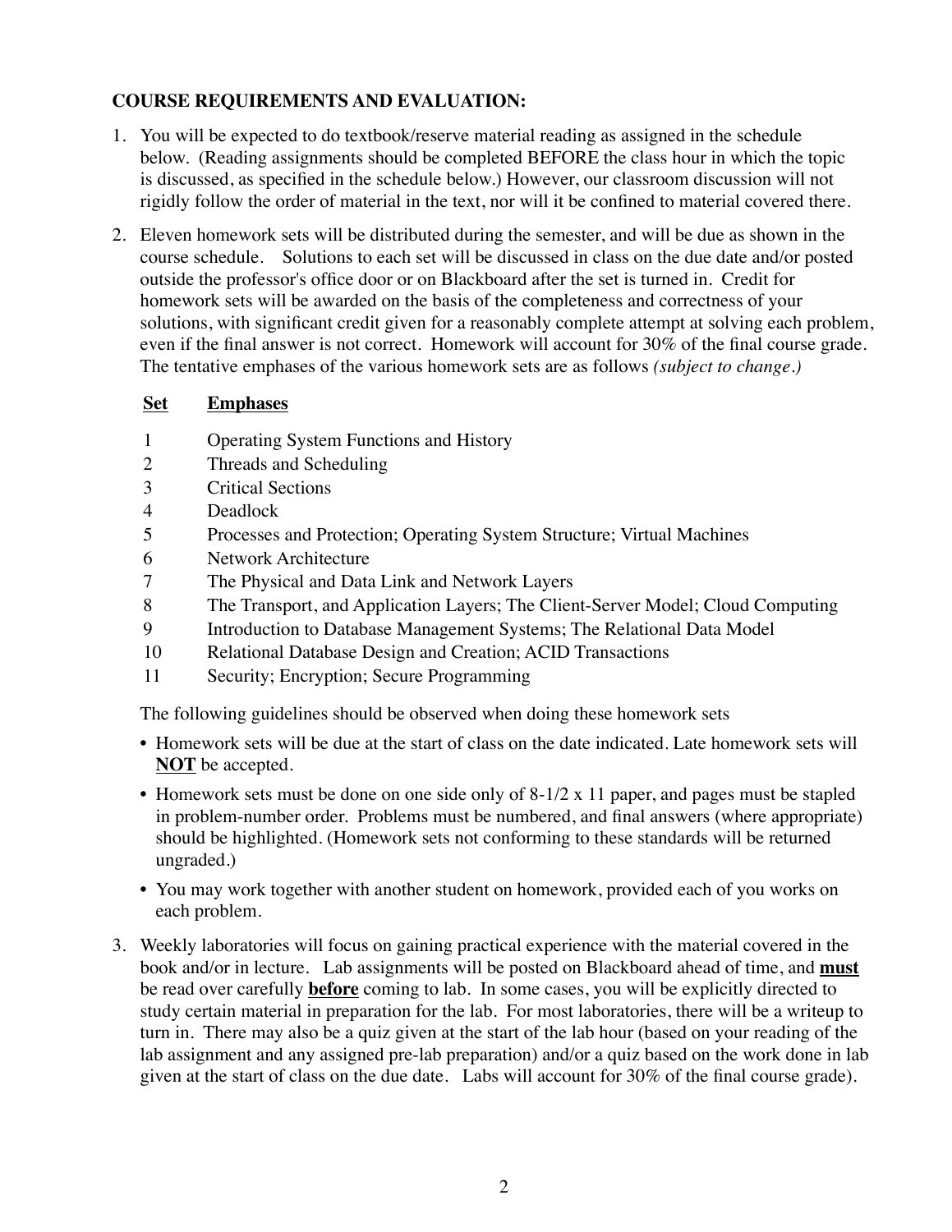The following are the tentative emphases for the lab sessions *(subject to change)*:

| Lab            | <b>Emphasis</b>                      |
|----------------|--------------------------------------|
|                | The Unix Command Line                |
| 2              | Unix Shell Scripting                 |
| 3              | Threads in Java                      |
| $\overline{4}$ | Semaphores and Message Passing       |
| 5              | Synchronization and Deadlock         |
| 6              | <b>Operating System Installation</b> |
| 7              | <b>Network Configuration</b>         |
| 8              | Packet sniffing                      |
| 9              | Sockets                              |
| 10             | Remote Method Invocation             |
| 11             | A Database-Driven Web Site           |
| 12             | <b>SQL</b> Use                       |
| 13             | <b>JDBC</b>                          |
| 14             | Encryption                           |
|                |                                      |

- 4.. There will be two hour exams given as shown in the course schedule, plus a final exam. The first hour exam be worth 13% of the final course grade, the second will be worth 9%, and the final exam will be worth 18%. Each exam will assume familiarity with material in the text, covered in lecture, and/or used in homework problems or labs. Exams will be open book (course text only), open notes.
- 5. Your final grade will be computed on the basis of a weighted sum of the items listed above.

| Summary: | <b>Homework Sets</b> | 30\%    |
|----------|----------------------|---------|
|          | Labs                 | $30\%$  |
|          | <b>Exams</b>         | 40%     |
|          |                      | $100\%$ |

The following are minimum guaranteed grades for the percentages indicated:

|                        | 93\% - 100\%; A     | $90\% - 92.9\% \cdot A$ |
|------------------------|---------------------|-------------------------|
| $87\%$ - $89.9\%$ : B+ | $83\% - 86.9\%$ : B | $80\% - 82.9\%$ : B-    |
| 77% - 79.9%: C+        | $73\%$ - 76.9%: C   | $70\%$ - $72.9\%$ : C-  |
| $67\%$ - 69.9\%; D+    | $63\% - 66.9\%$ : D |                         |

#### **POLICY STATEMENT ON EXTENSIONS AND INCOMPLETES**:

- 1. Extensions of the due dates for homework or projects will be given in the event of extenuating circumstances (such as illness, personal emergency) IF you submit a brief written request to the professor as soon as possible after the circumstances arise. This request will be initialed (if approved) and will be returned to you. You must attach it to the piece of work for which the extension was granted.
- 2. A grade of Incomplete will be given without penalty  $IF$  you are unable to complete the course work by the last day of the term due to major illness or other similar emergency. Again, a written request should be submitted. Such a request will only be granted if you are substantially up-to-date with your course work and were making good progress in the course up to the time that the difficulty arose. Of course, you must complete all work for the course by the midpoint of the next semester in accordance with College policy.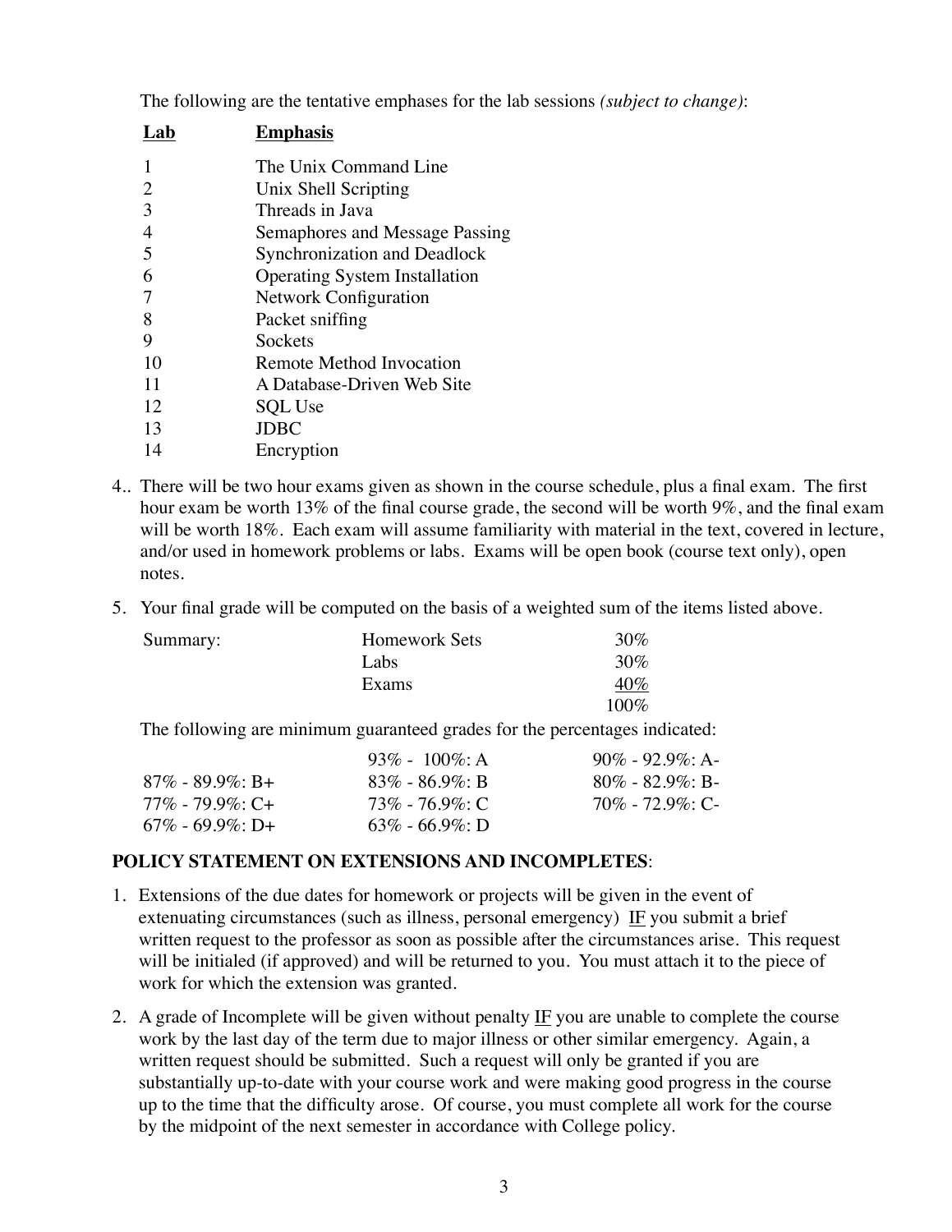3. A grade of Incomplete with a penalty of one letter grade to be applied in the final grade computation MAY be given if you are unable to complete all the course work for reasons other than those noted above. You must make a written request, and your progress in the course, class attendance etc. will be taken into consideration in determining whether to grant it. Again, you must complete all work for the course by the midpoint of the next semester.

# **ATTENDANCE POLICY:**

Regular class attendance is expected of all students, and class attendance will be recorded. Absences from class will be classified as "documented" or "undocumented". A documented absence is one where written documentation is submitted supporting an absence from class due to circumstances beyond the student's control. An undocumented absence is any other absence, including one which could qualify as documented if proper documentation were submitted.

Students who have more than three absences (of any kind) during the semester should expect to see their final grade reduced by 1% for the lesser of the number of undocumented absences and the total number of absences over 3, and students who have more than 12 undocumented absences will fail the course automatically. Note that it is not necessary to document absences unless there are more than three total absences; for most students, this will avoid the need to submit documentation. A student who anticipates the need to miss more than three classes due to athletic competitions or other student activities should review the college's attendance policy on page 36 of the catalog, and should then discuss alternatives to class attendance with the professor at the start of the semester.

A student who is habitually late will have late arrival for class counted as a half absence for that class, and a student who sleeps through most or all of a given class session will be counted as absent for that class.

You may ask the professor to waive this policy for you if you earned an A in the prerequisite course, or if you have an A average in this course as of the mid-term exam. If you wish to take advantage of this exemption, you must so inform the professor. However, the attendance policy will be reimposed if your subsequent work deteriorates.

## **STUDENTS WITH DISABILITIES:**

Gordon College is committed to assisting students with documented disabilities (see Academic Catalog Appendix C, for documentation guidelines). A student with a disability who may need academic accommodations should follow this procedure:

1. Meet with a staff person from the Academic Support Center (Jenks 412 X4746) to:

- a. make sure documentation of your disability is on file in the ASC,
- b. discuss the accommodations for which you are eligible,
- c. discuss the procedures for obtaining the accommodations, and
- d. obtain a **Faculty Notification Form**.

2. Deliver a Faculty Notification Form to each course professor *within the first full week of the semester;* at that time make an appointment to discuss your needs with each professor.

Failure to register in time with your professor and the ASC may compromise our ability to provide the accommodations. Questions or disputes about accommodations should be immediately referred to the Academic Support Center. (See also Grievance Procedures in Student Handbook).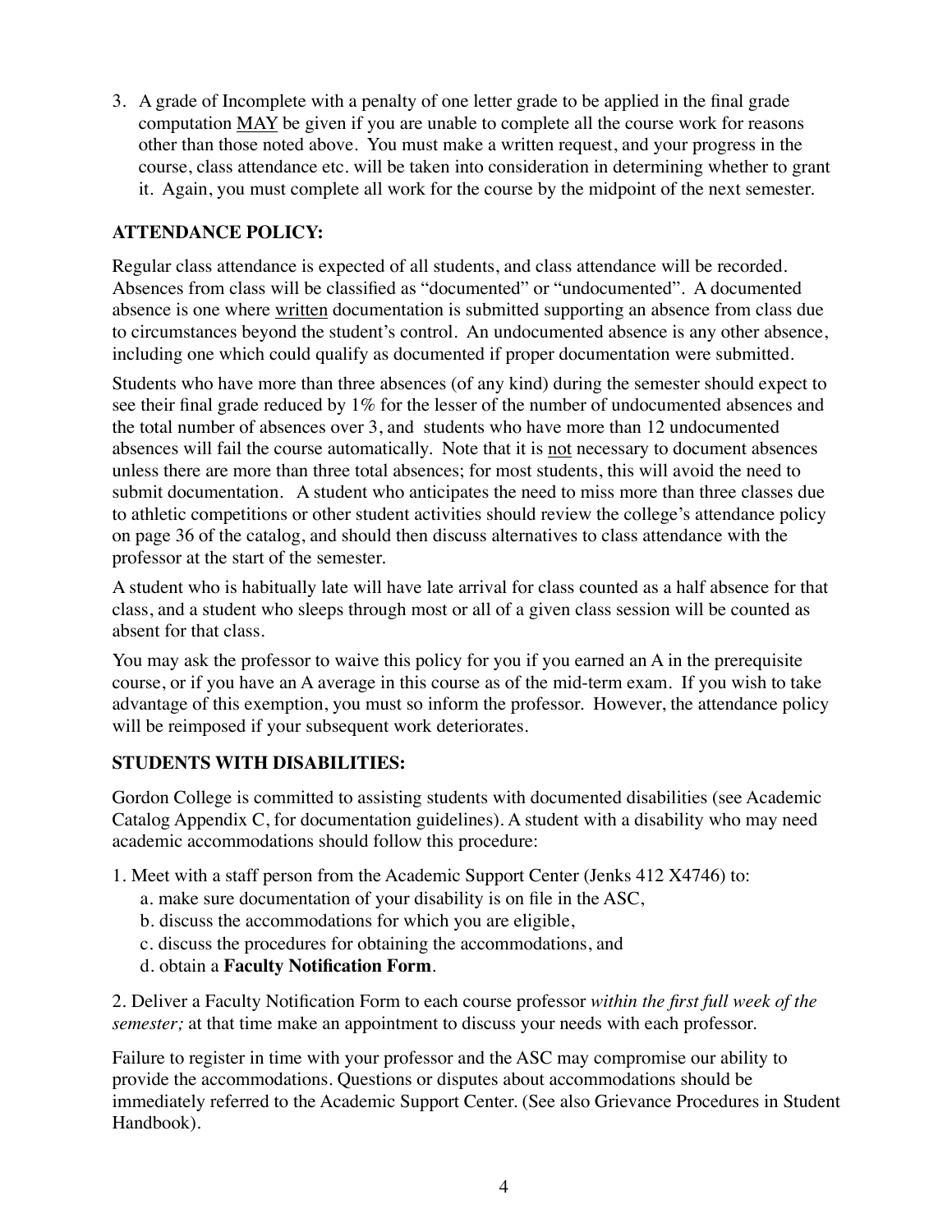# **TENTATIVE COURSE SCHEDULE**

| <b>Date</b>                 | Topic(s)                                                                             | <b>Reading</b>                                                       | <b>Written Work Due</b>           |
|-----------------------------|--------------------------------------------------------------------------------------|----------------------------------------------------------------------|-----------------------------------|
|                             | <b>UNIT I: OPERATING SYSTEMS</b>                                                     |                                                                      |                                   |
| W 8/27                      | Course Introduction; OS Functions<br>and History                                     |                                                                      | <b>Start HW1</b>                  |
| F 8/29<br>M 9/1             | Operating System History (ctd)<br>(Labor Day - no class)                             | Hailperin ch. 1                                                      |                                   |
| W 9/3<br>$F\,9/5$           | <b>Threads</b><br>(continued)                                                        | Hailperin ch. 2                                                      | <b>LAB 1 DUE</b><br><b>HW1DUE</b> |
| M 9/8<br>W 9/10             | Scheduling<br>(continued)                                                            | Hailperin ch. 3                                                      | <b>LAB 2 DUE</b>                  |
| F <sub>9/12</sub><br>M 9/15 | The Critical Section Problem<br>(continued)                                          | Hailperin §4.1-4.3<br>Hailperin §4.4-4.6                             | <b>HW 2 DUE</b>                   |
| W 9/17                      | (continued)                                                                          | Hailperin $§4.8-4.10$                                                | <b>LAB 3 DUE</b>                  |
| $F\,9/19$<br>M 9/22         | Deadlock<br>(continued)                                                              | Hailperin §4.7                                                       | <b>HW3 DUE</b>                    |
| W 9/24                      | Processes; Virtual Memory                                                            | Hailperin §6.1-6.2; 7.1-7.2                                          | <b>LAB 4 DUE</b>                  |
| $F\frac{9}{26}$<br>M 9/29   | Protection<br><b>Operating System Structure; Virtual</b><br>Machines                 | Hailperin §7.3-7.6<br>Custom Book ch. 1                              | <b>HW4DUE</b>                     |
|                             | <b>UNIT II: NETWORKS</b>                                                             |                                                                      |                                   |
| W 10/1                      | Introduction to Net-Centeric<br>Computing                                            | Casad ch. 1; ch. 17                                                  | <b>LAB 5 DUE</b>                  |
| F 10/3<br>M 10/6            | Layered Network Architecture<br>Review and Catch up                                  | Casad ch. 2                                                          | <b>HW 5 DUE</b>                   |
| W 10/8<br>F 10/10           | <b>HOUR EXAM I - UNIT I</b><br>The Physical and Data Link<br>(Network Access) Layers | Casad ch. 3, ch. 9                                                   | <b>LAB 6 DUE</b>                  |
|                             | M 10/13 The Network Layer                                                            | Casad ch. 4; ch. 5; ch. 8 just HW 6 DUE<br>pp. 127-141               |                                   |
|                             | $W 10/15$ (continued)                                                                | Casad ch. 10 just pp.<br>177-192; skim ch. 12-13                     | <b>LAB 7 DUE</b>                  |
| F 10/17                     | (Quad Break - no class)                                                              |                                                                      |                                   |
| M 10/20                     | The Transport Layer                                                                  | Casad ch. 6                                                          |                                   |
| W 10/22                     | The Application Layer; The Client-<br>Server Model; Web 2.0; Web<br>Services         | Casad ch. 7;<br>skim chapters 18-22;<br>Hailperin § 10.1, 10.3, 10.4 | <b>LAB 8 DUE</b>                  |
| F 10/24                     | (continued)                                                                          |                                                                      | <b>HW 7 DUE</b>                   |
| M 10/27                     | Cloud Computing                                                                      | Casad ch. 23                                                         |                                   |